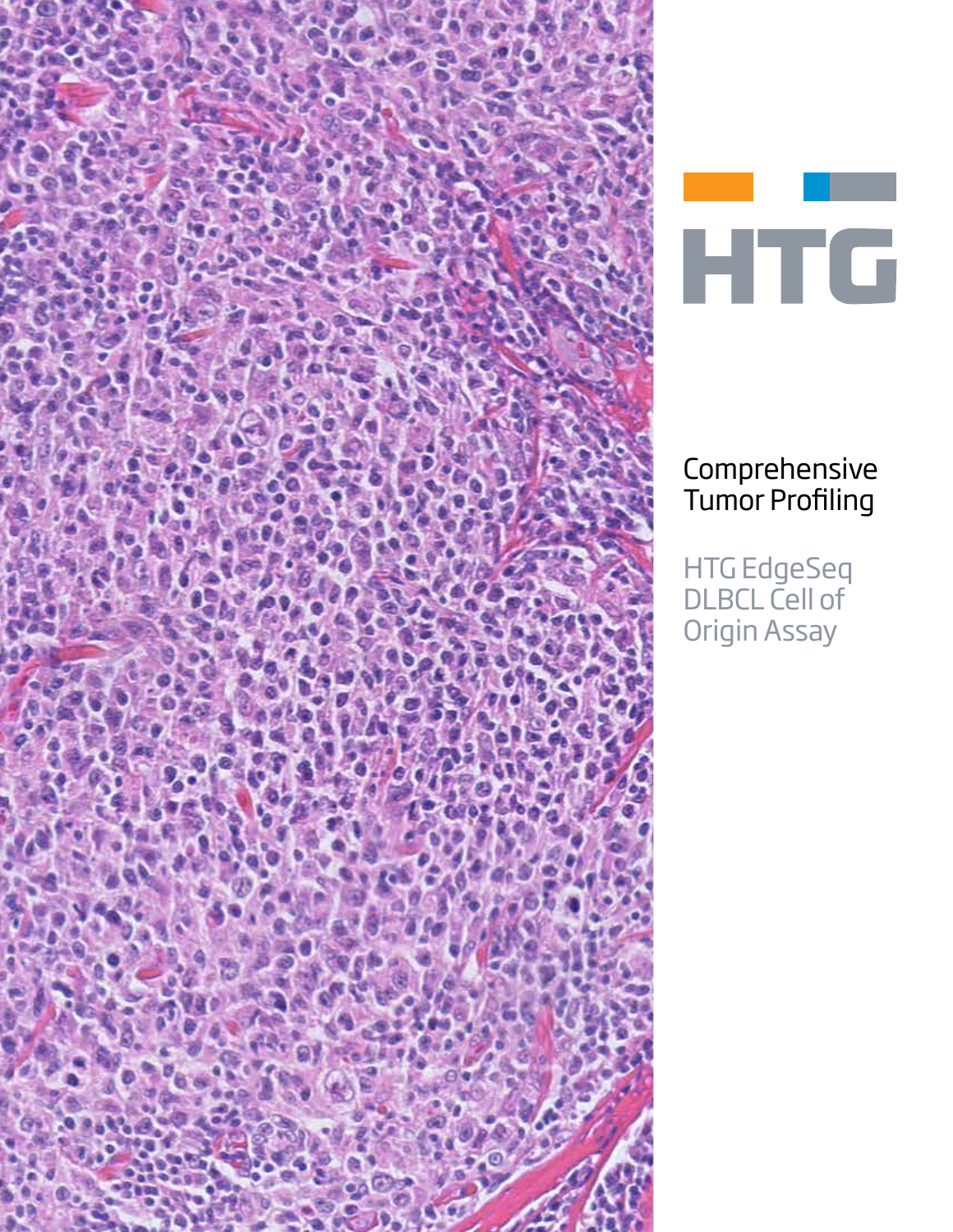## Innovation in a class by itself

HTG provides multiplexed gene expression assays and automation platforms that leverage the power and sensitivity of next-generation sequencing (NGS).

Designed to empower precision medicine, HTG's extraction-free chemistry provides more data from small samples, such as a single FFPE tissue section including core needle biopsies.

Recent advances in diffuse large B-cell lymphoma research have shown that determining the subtype is important for patient enrichment in clinical trials.

Unlike traditional methods like immunohistochemistry (IHC), the HTG EdgeSeq DLBCL Cell of Origin Assay enables researchers to consolidate the measurement of many important biomarkers in a single assay including a deployable classification solution.

**B** For Research Use Only. Not for use in diagnostic procedures.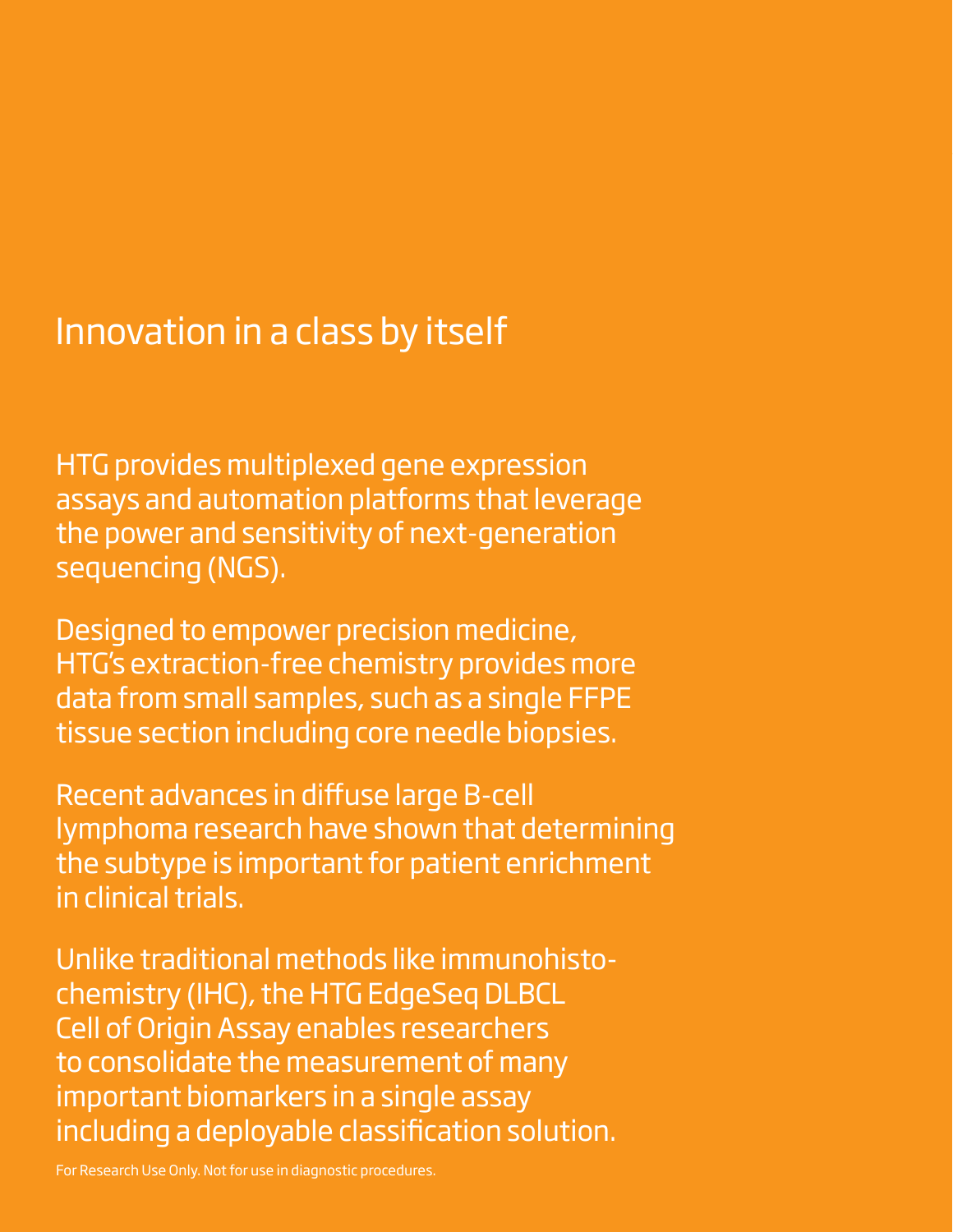# Get the complete picture

The HTG EdgeSeq DLBCL Cell of Origin Assay provides classification of Diffuse Large B-Cell Lymphoma (DLBCL) tumors into the activated B-cell like (ABC), germinal center B-cell like (GCB) or "unclassified" subtype using a single 5-micron FFPE tissue section including core needle biopsies.

The sensitivity and dynamic range of next-generation sequencing paired with the specificity of HTG EdgeSeq chemistry enables gene expression measurement with minimal sample input.

#### **Applications include:**

- *Interrogate drug targets*
- *Measure genes implicated in double and/or triple expresser lymphomas*
- *Measure expression of 93 lymphoma-associated genes*

## **Sample**

HTG

Profile challenging sample types, including FFPE tissue, to deliver more data from less material.

## **Sensitivity**

Leverage the sensitivity and dynamic range of NGS for extensive gene expression profiling.

## **Data**

Deliver comprehensive results from a platform technology that can be used from translational medicine all the way to the clinic.

**Traditional** 8 slides 靉 靉 靉 뾇 霧 靉 靉 靉

**HTG** 1 slide

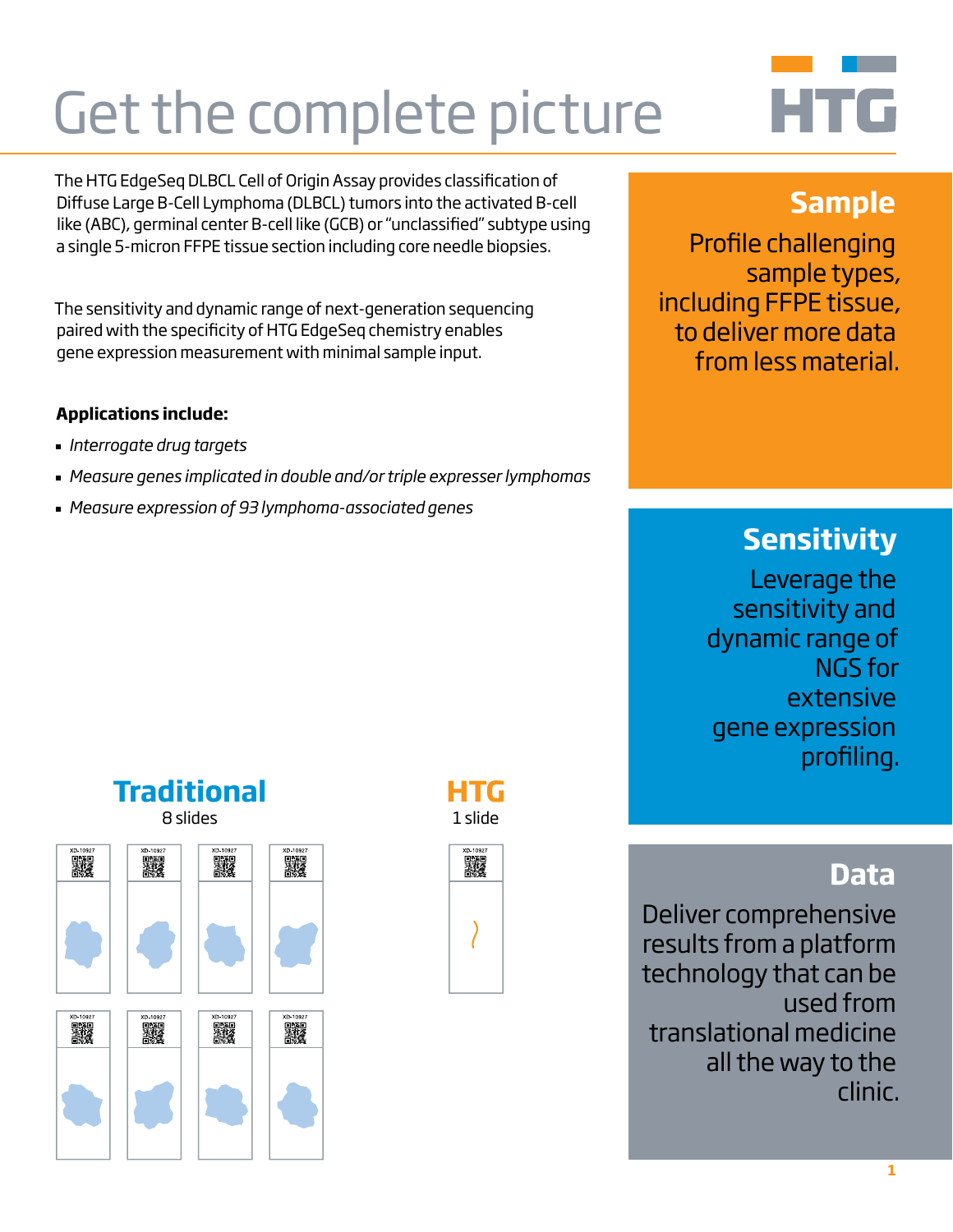## Profiling and Subtyping in a Single Assay Don't settle for half the story

Diffuse large B-cell lymphoma is the most common non-Hodgkin lymphoma (NHL), accounting for 30-40% of all cases.

The 2016 updates to the World Health Organization (WHO) lymphoid neoplasm guidelines require classification of DLBCL tumors into the ABC or GCB subtype.

## **Sample**

Classification and profiling from a single FFPE tissue section inclusive of a core needle biopsy.

## Case in Point

A pharmaceutical company was working from a hypothesis that their drug was more effective in one DLBCL subtype, but could not justify the testing of their clinical specimens due to high sample input requirements.

The HTG EdgeSeq DLBCL Cell of Origin Assay allowed the company to use a single FFPE section of a needle core biopsy to produce both cell of origin classification as well as additional characterization information regarding the tumor.

## **Sensitivity**

Benefit from NGS detection sensitivity and dynamic range to consistently measure small changes in high- and low-expressing genes.

### **Data**

Consistent classification from a range of sample input amounts.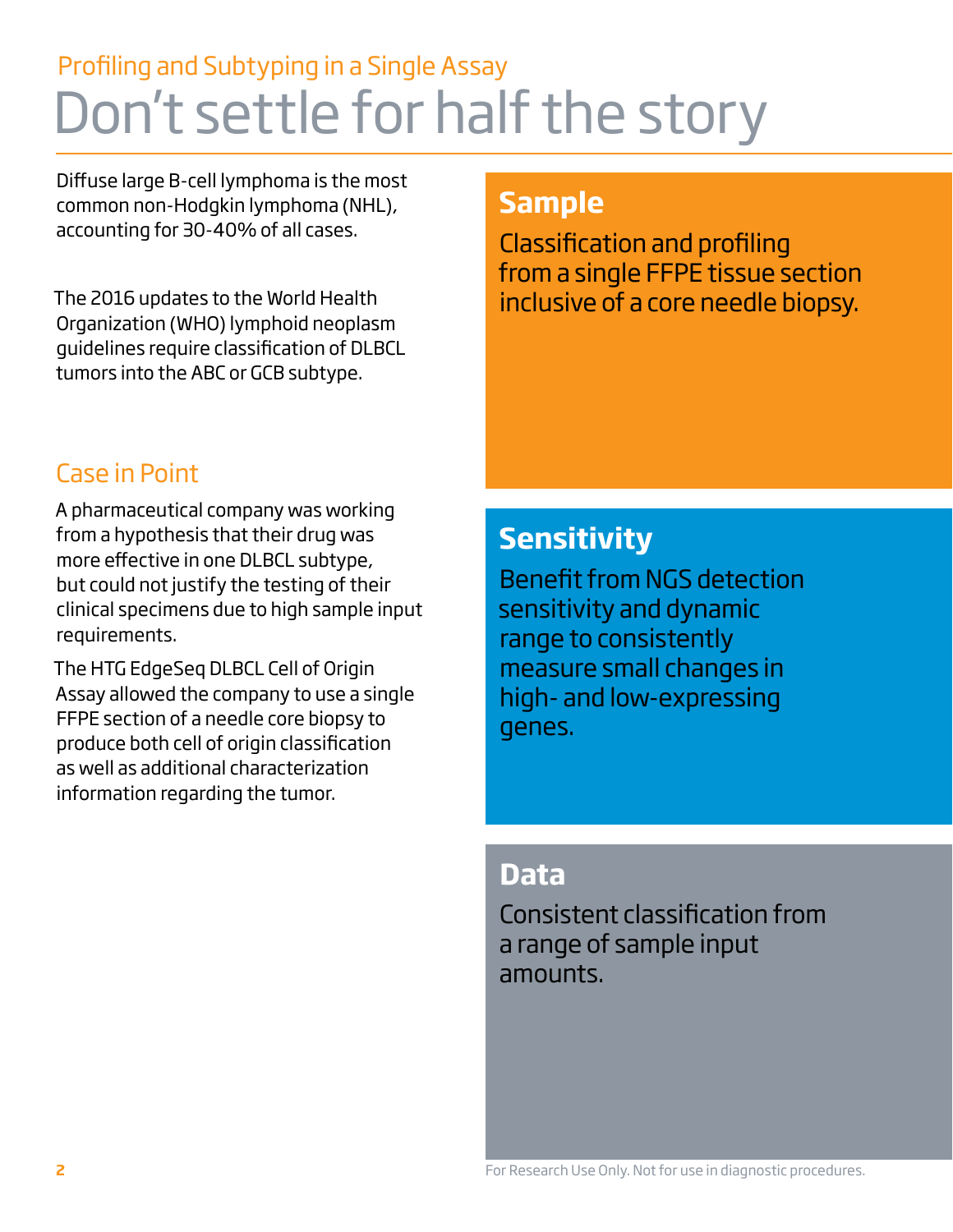

| Tumor Surface<br>Area per Slide<br>5 µm thickness | <b>HTG</b><br>Recommended | Minimum  | Gene Expression Profiling Competitor<br>Recommended | Hans IHC<br>Minimum | Choi IHC<br>Minimum |
|---------------------------------------------------|---------------------------|----------|-----------------------------------------------------|---------------------|---------------------|
| $2 \text{ mm}^2$                                  | 1 slide                   | 4 slides | 8 or more                                           | 4 slides            | 6 slides            |
| $3 \text{ mm}^2$                                  | 1 slide                   | 3 slides | 8 slides                                            | 4 slides            | 6 slides            |
| $4 - 7$ mm <sup>2</sup>                           | 1 slide                   | 2 slides | 5-7 slides                                          | 4 slides            | 6 slides            |
| $8 - 15$ mm <sup>2</sup>                          | 1 slide                   | 1 slide  | 3-4 slides                                          | 4 slides            | 6 slides            |
| $>15$ mm <sup>2</sup>                             | 1 slide                   | 1 slide  | 2 slides                                            | 4 slides            | 6 slides            |

Recommended sample input for competitive DLCBL COO assays versus the HTG EdgeSeq DLBCL Cell of Origin Assay



|                                     | Sample Input           | COO Subtype | Sample Input           | COO Subtype | <b>ABC</b> Subtype<br>GCB Subtype |
|-------------------------------------|------------------------|-------------|------------------------|-------------|-----------------------------------|
|                                     | $12.5 \text{ mm}^2$    | <b>ABC</b>  | $12.5 \,\mathrm{mm}^2$ | <b>GCB</b>  |                                   |
|                                     | $6.25 \text{ mm}^2$    | <b>ABC</b>  | $6.25 \text{ mm}^2$    | <b>GCB</b>  |                                   |
|                                     | $3.13$ mm <sup>2</sup> | <b>ABC</b>  | $3.13 \text{ mm}^2$    | <b>GCB</b>  |                                   |
| <b>Minimum</b><br>recommended input | $1.56$ mm <sup>2</sup> | <b>ABC</b>  | $1.56$ mm <sup>2</sup> | <b>GCB</b>  |                                   |
|                                     | $0.78 \text{ mm}^2$    | <b>ABC</b>  | $0.78 \text{ mm}^2$    | <b>GCB</b>  |                                   |
|                                     | $0.39$ mm <sup>2</sup> | <b>ABC</b>  | $0.39$ mm <sup>2</sup> | <b>GCB</b>  |                                   |

Consistent DLBCL cell of origin subtype classification was obtained from all titration points when previously classified

samples were tested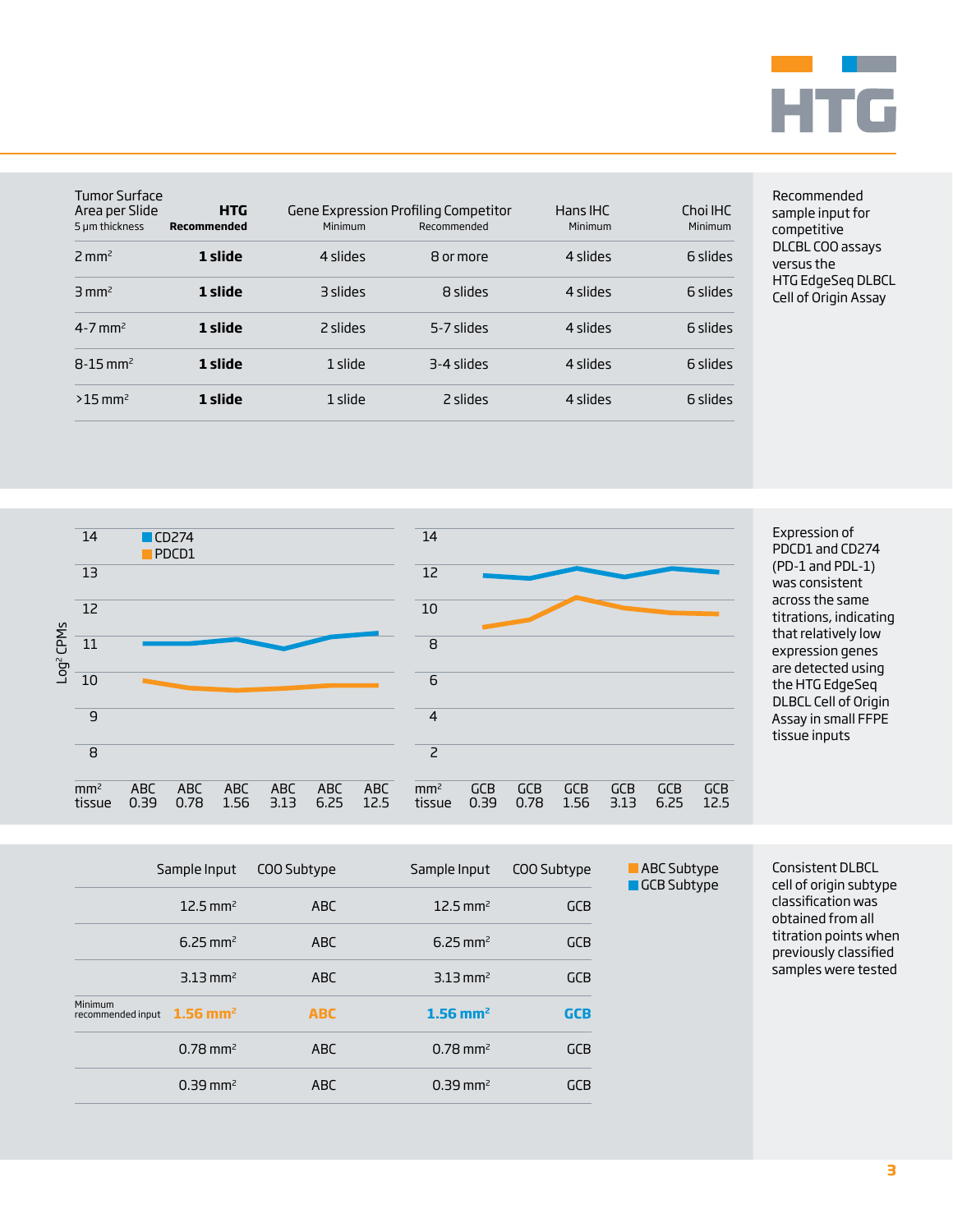# Products Make success possible

#### **HTG EdgeSeq DLBCL COO Assay**

| Illumina | 916-003-008 | HTG EdgeSeg DLBCL Cell of Origin Assay (4x8)  |
|----------|-------------|-----------------------------------------------|
|          | 916-003-024 | HTG EdgeSeg DLBCL Cell of Origin Assay (4x24) |
|          | 916-003-096 | HTG EdgeSeg DLBCL Cell of Origin Assay (1x96) |

#### **HTG EdgeSeq Systems**

| HTG EDGE-SO-100 | HTG EdgeSeg system                 |
|-----------------|------------------------------------|
| HTG EDGE-SP-010 | HTG EdgeSeg processor              |
| HTG EDGE-PC-001 | HTG Edge system PC and accessories |

### Gene List

|                | STAT6                                                                                                         |
|----------------|---------------------------------------------------------------------------------------------------------------|
|                | SUV39H2                                                                                                       |
|                | TCF3                                                                                                          |
|                | TCL1A                                                                                                         |
|                | TRAF1                                                                                                         |
|                | <b>TYMS</b>                                                                                                   |
|                | VDAC1                                                                                                         |
|                | ZHX <sub>2</sub>                                                                                              |
|                |                                                                                                               |
|                |                                                                                                               |
|                |                                                                                                               |
|                |                                                                                                               |
| TNFRSF8 (CD30) | <b>PTPRC</b><br><b>REL</b><br>RRM <sub>2</sub><br>SERPINA9<br>SMS<br>SPI <sub>1</sub><br><b>SPN</b><br>SREBF1 |

For Research Use Only. Not for use in diagnostic procedures.

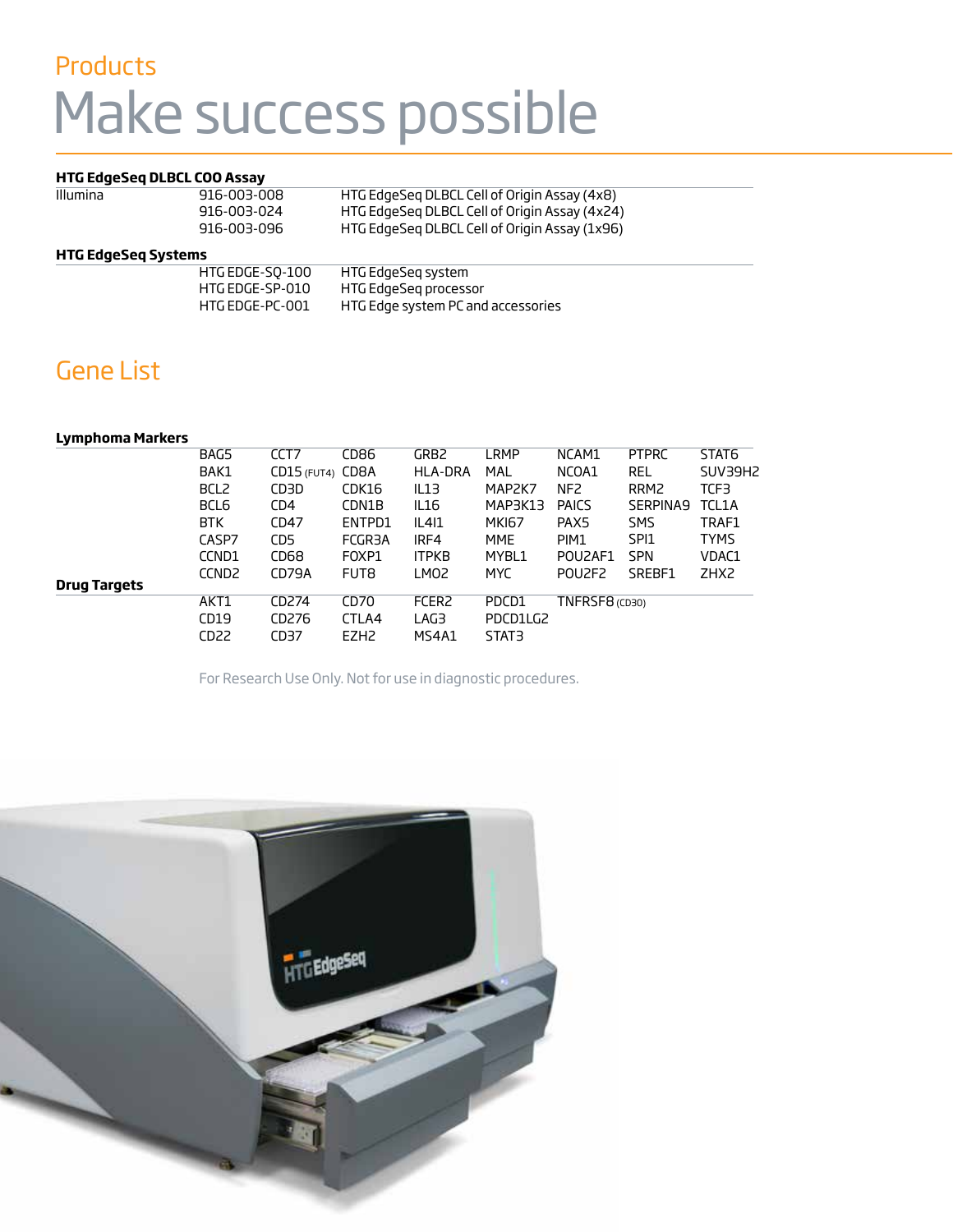## **Services**

# **HTG**

#### **VERI/O Lab Services**

Our in-house VERI/O laboratory services support biomarker research and companion diagnostic development using HTG's extraction-free technology and portfolio of profiling assays. Planned services are expected to include direct sequencing of genetic variants.

#### **CLIA-Certified Partners**

For prospective research, HTG has partnered with several CLIA-certified laboratories that provide profiling services using HTG systems and assays. Contact your HTG representative for more information.

## Partner with HTG

#### **Commitment**

Comprehensive, NGS-based molecular profiling is a critical tool that enables your success in biomarker discovery and drug development. HTG is a committed partner every step of the way: from discovery through clinical development and commercial deployment.

#### **Expertise**

The HTG team has a track record of success in leveraging its experience and capabilities in assay development, workflow automation, CDx submissions and global commercialization.

#### **Technology**

HTG's extraction-free technology platforms and assays adapt to existing NGS workflows, providing automated solutions that are easily deployed to support your therapeutic and CDx objectives. HTG's solutions are simple, cost-effective, and generate actionable results from clinically relevant samples, especially FFPE tissue.